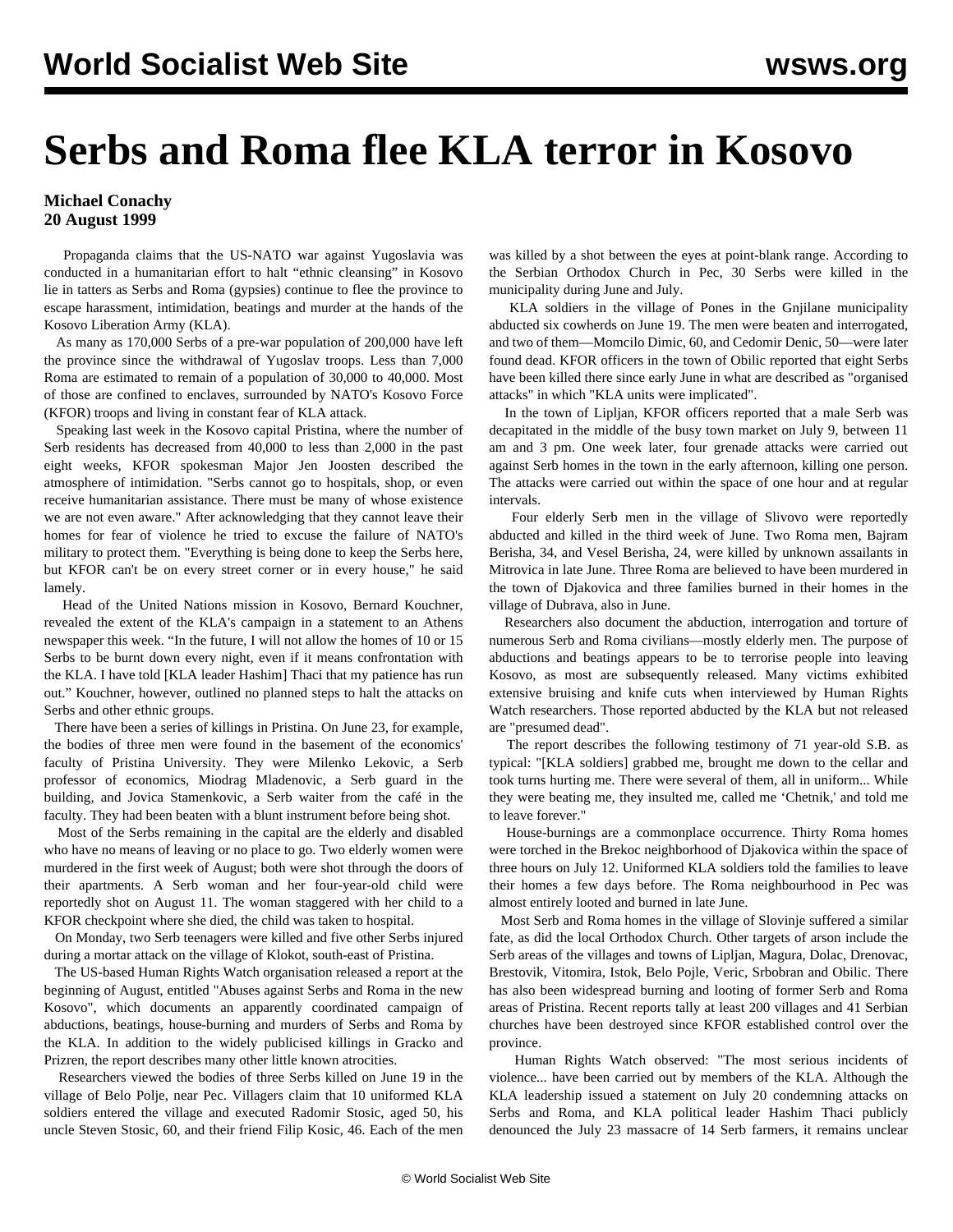whether these beatings and killings were committed by local KLA units acting without official sanction, or whether they represent a coordinated KLA policy..."

 The report concluded: "The intent behind many of the killings and abductions that have occurred in the province since early June appears to be the expulsion of Kosovo's Serb and Roma population rather than a desire for revenge alone. This explanation is borne out by more direct and systematic efforts to force Serbs and Roma to leave their homes." It cites the fact that large numbers of Serbs and Roma report being directly warned by ethnic Albanians, under threat of violence, to leave Kosovo and never return.

 In light of this evidence, US Secretary of State Madeleine Albright's declaration in Pristina on July 29 that "Never again will people with guns come in the night" in Kosovo, sounds like a cruel joke.

 Like all of the nationalist militia groups in the Balkans, the KLA's program is based on ethnic separatism. Its aim over the past four years has been to sever Kosovo from the Federal Republic of Yugoslavia, and establish an independent state as part of the long term goal of establishing an ethnically pure Greater Albania—encompassing Albania, Kosovo and the Albanian-populated areas of Macedonia and Montenegro. This program requires the expulsion of the non-Albanian population.

 The Human Rights Watch report makes clear that the KLA has a history of attacks on minority ethnic groups. It states in part: "It is also important to note that the KLA has been linked to earlier abuses against Serbs, Roma and Kosovar Albanians during 1998 and during the first three months of 1999. Specifically, reports by the Humanitarian Law Center, the International Committee of the Red Cross, and Human Rights Watch's own research indicate that dozens of Serbs, and a smaller number of Roma and Albanians, were detained by the KLA between mid-1998 and March 1999. At least 130 Serbs went missing during this time and are presumed dead."

 This assessment underscores the fact that a bitter civil war was raging in Kosovo between the Yugoslav army and the KLA in 1998 and early 1999, before NATO intervention. Both sides were engaged in destroying the lives and property of civilians from "opposing" ethnic groups. The US and NATO elected to support the KLA and bomb Yugoslavia, because it suited their own political, economic and strategic interests in the Balkans, not out of altruistic opposition to human rights abuses.

 Since KFOR's occupation of Kosovo, the public position of US-NATO leaders has been to favour the creation of a "multi-ethnic" and "democratic" Kosovo. But their policy on the ground has been to turn a blind eye to the KLA expulsion of Serbs and Roma.

 Human Rights Watch made the following assessment of the role of KFOR during the months of June and July. "KFOR's overall record on preventing the abduction, detention, and murder of Serbs and Roma is also poor. A KFOR officer in eastern Kosovo told a Human Rights Watch researcher that his unit did not even try to keep track of the abductions because of their frequency. In many cases, KFOR officers from all contingents expressed the view that the commission of such crimes was inevitable. Efforts by a Human Rights Watch researcher to report an incident of harassment in Ljubizda village on June 30 to the German KFOR contingent required multiple visits to local posts and then to the contingent headquarters in Prizren, where a civilian-military implementation cell officer appeared uninterested in the details of the case."

 KFOR has dismissed warnings by the United Nations High Commissioner for Refugees (UNHCR) that it may be necessary to evacuate the remaining Serbs in Kosovo. "It is not our policy to assist people to leave. That is their own decision and they must make their own way," KFOR spokesman Lieutenant-Colonel Robin Hodges said this week. But as UNHCR representative Dennis McNamara noted, the agency had experienced instances where it had chosen not to help people to leave

and they had then been killed.

 Most of the Serbs remaining in Kosovo are concentrated in a few towns including Kosovo Polje, Dobratin, Gracinica, Velika Hoca, Gorazdevac, Orahovac and the section of Kosovo Mitrovica north of the Ibar river—the scene of recent clashes between KLA-inspired demonstrators and French KFOR troops.

 Beginning on August 6, crowds of up to 1,000 Albanians, many of them young men wearing KLA scarves, have attempted to force their way across the Ibar bridge into the section of Mitrovica housing several thousand Serbs. French soldiers erected a barbed wire barrier across the bridge after three days of clashes that left several Albanians and one French soldier seriously injured. French Lieutenant Meriadec Raffray was in no doubt as to who organised the demonstrations, "The KLA leaders are only interested in keeping up the pressure," he told the media. "They want to provoke an incident."

 Kosovo Mitrovica is a mining centre, some 20 miles north of Pristina, and has been a centre of ethnic tensions since the end of the war. The purpose of the demonstrations is firstly to further intimidate Serbs living in the town and to force them to leave, and secondly, to put pressure on the French troops. Demonstrators taunted the French soldiers with chants of "terrorists" and demanded, "French go back to France, Americans come here."

 Speaking at a news conference on August 8, KLA political chief Hashim Thaci denied responsibility for the Mitrovica clashes and said the demonstrators "gathered by themselves." But he then went on to launch a tirade against French troops, accusing them of behaving in "an undemocratic way, and a very arrogant way." Thaci claimed that by protecting the Serb enclave, the KFOR contingent was violating the UN resolution authorising its presence and that it wished to divide Kosovo on ethnic lines. "Kosovo means Mitrovica and Mitrovica means Kosovo. We are not going to allow the separation of the city," he warned.

 Thaci also denounced the Russian contingent on August 1, after its soldiers briefly detained KLA military commander Agim Ceku at a checkpoint for failing to produce a KFOR identity card authorising him to carry weapons and travel with an armed security detail. Thaci accused the Russians of a "premeditated political act" that "verifies our doubts about the ability of Russian troops to bring stability to Kosovo."

 Since the withdrawal of Yugoslav Army units, the KLA has declared itself a "provisional government" and sought to establish political control of the whole province. It has taken over former state-owned property, requisitioned hotels, homes, apartments and vehicles and assumed local leadership positions. Aid agencies complain they must deal with the organisation to get anything done. "We talked to the mayor's office and we had to deal with the local police, but it was one and the same—KLA," said one Norwegian aid worker.

 There are signs of tension between the Albanian nationalists and the KFOR forces. On August 7, KFOR troops raided a house where KLA "interior minister" Rexhep Selimi and others were meeting. They discovered weapons, ammunition, radio frequency scanners, and a very large quantity of German marks. They also discovered a number of identity cards labelled "Ministry of Public Order". The cards, signed by Selimi, authorised the bearer to carry weapons, confiscate property and make arrests.

 NATO immediately issued a statement describing KFOR as the "sole legitimate armed force in Kosovo." It warned that "any attempt by any group to usurp this authority is not acceptable to the international community and will not be tolerated."

 KFOR's actions and statements are not motivated by "humanitarian" concerns for the Serb and Roma refugees any more than the NATO bombing of Yugoslavia was a response to the plight of Albanians. Having spent billions to force the capitulation of Yugoslavia, and to occupy Kosovo as a long-term base of operations in the region, the major powers